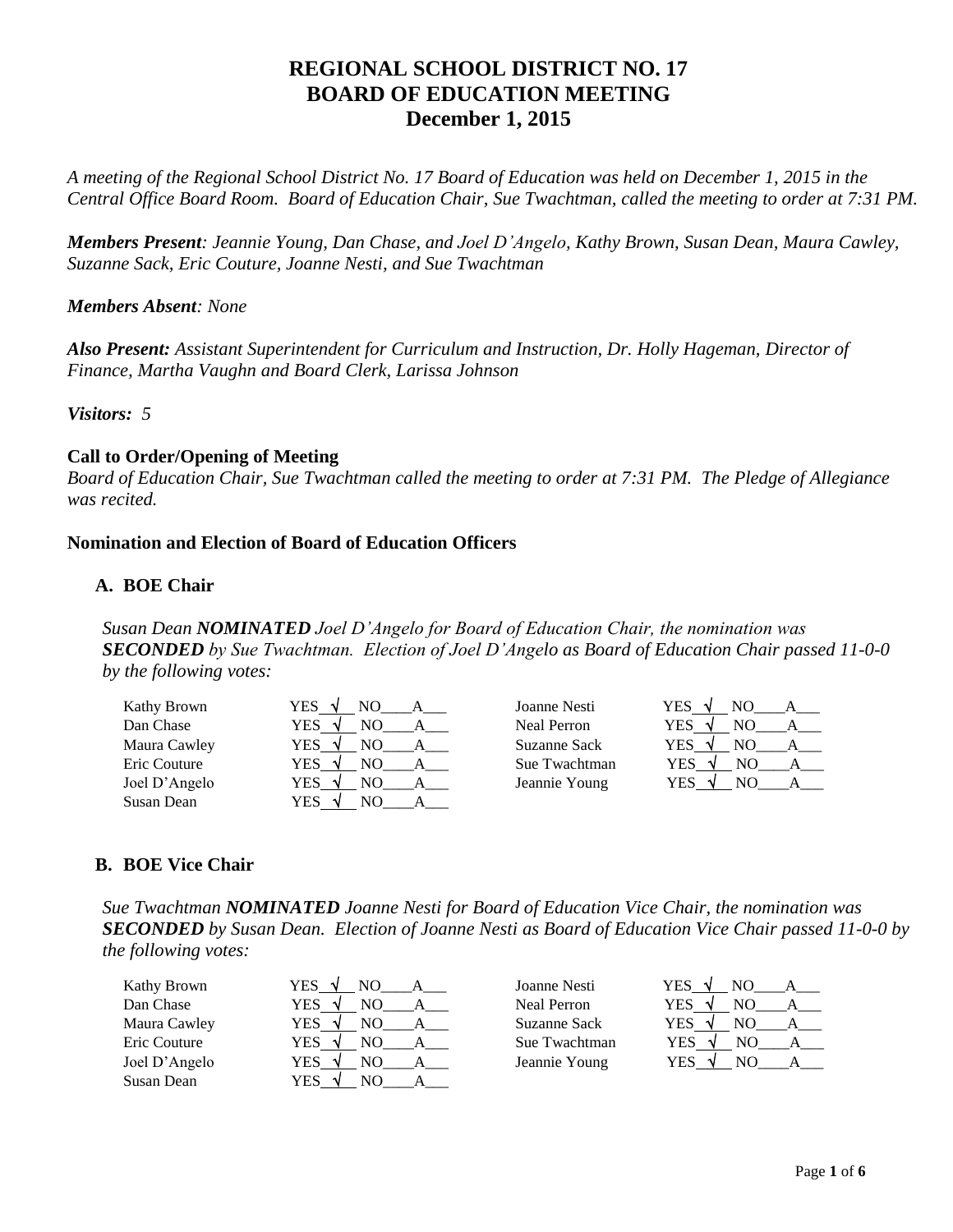### **C. BOE Treasurer**

*Susan Dean NOMINATED Suzanne Sack for Board of Education Treasurer, the nomination was SECONDED by Joanne Nesti. Election of Suzanne Sack as Board of Education Treasurer passed 11-0-0 by the following votes:*

| Kathy Brown  | YES        | Joanne Nesti  | YES<br>-11 |
|--------------|------------|---------------|------------|
| Dan Chase    | YES        | Neal Perron   | YES        |
| Maura Cawley | YES        | Suzanne Sack  | YES        |
| Eric Couture | YES.<br>NΟ | Sue Twachtman | YES<br>٦Ι  |
| Susan Dean   | YES<br>NΩ  | Jeannie Young | YES        |
|              |            | Joel D'Angelo | YES<br>NO. |

### **D. BOE Secretary**

*Jeannie Young NOMINATED Kathy Brown for Board of Education Secretary, the nomination was SECONDED by Susan Dean. Election of Kathy Brown as Board of Education Treasurer passed 11-0-0 by the following votes:*

| Kathy Brown  | <b>YES</b> | Joanne Nesti       | YES<br>NО<br>$\Delta$ |
|--------------|------------|--------------------|-----------------------|
| Dan Chase    | YES<br>NΩ  | <b>Neal Perron</b> | YES<br>NΟ             |
| Maura Cawley | YES<br>NΟ  | Suzanne Sack       | <b>YES</b><br>NO.     |
| Eric Couture | YES<br>NΟ  | Sue Twachtman      | <b>YES</b><br>NΟ      |
| Susan Dean   | YES<br>NΩ  | Jeannie Young      | <b>YES</b><br>NO<br>M |
|              |            | Joel D'Angelo      | YES<br>NС             |

#### **Board Committee Leadership and Membership**

*The Board reviewed the Board Committees' roles and vacancy of leadership positions for all of the Board subcommittees and liaison positions.*

#### **Audience of Citizens**

*None*

#### **Approval of Minutes**

- A. Approval of Minutes for the November 3, 2015 Board of Education Meeting
- B. Approval of Minutes for the November 17, 2015 Board of Education Meeting Education Session

*Sue Twachtman MOVED and Susan Dean SECONDED a motion to approve the minutes as presented. Motion passed 10-0-1 by the following votes:*

| Kathy Brown  | YES | Joanne Nesti       | YES-<br>NО      |
|--------------|-----|--------------------|-----------------|
| Dan Chase    | YES | <b>Neal Perron</b> | YES<br>NC       |
| Maura Cawley | YES | Suzanne Sack       | YES             |
| Eric Couture | YES | Sue Twachtman      | YES<br>NO       |
| Susan Dean   | YES | Jeannie Young      | YES<br>٩I<br>NO |
|              |     | Joel D'Angelo      | YES<br>NС       |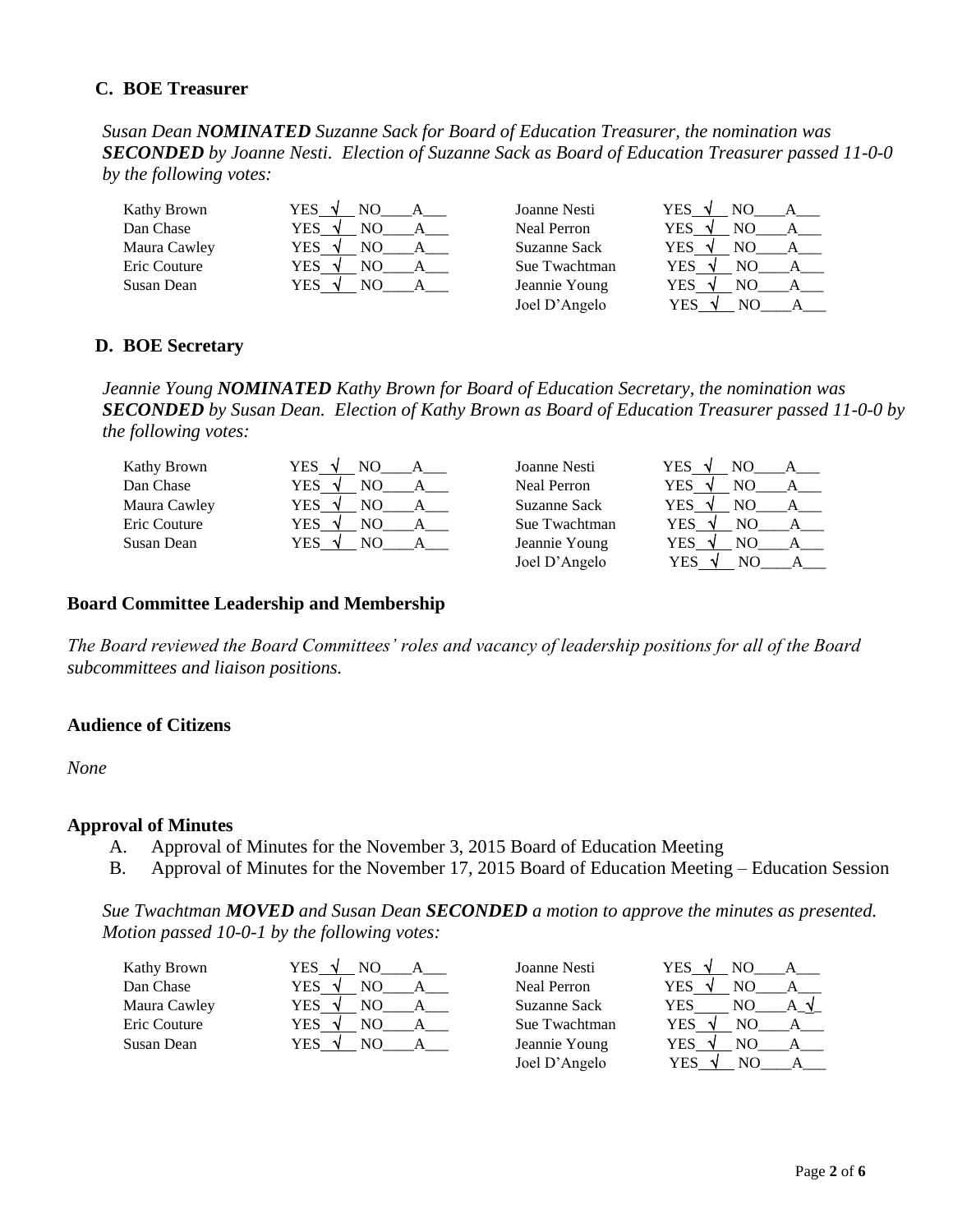### **Report from Student Representatives**

*Luke Bauer and Lily Carmichael made their report to the Board on events taking place at the high school.*

*Susan Dean MOVED and Joanne Nesti SECONDED a motion to move New Business Items 11.A and 11.B to follow the Report from Student Representatives. Motion passed 11-0-0 by the following votes:*

| Kathy Brown  | YES .<br>NΟ          | Joanne Nesti       | <b>YES</b><br>NΩ  |
|--------------|----------------------|--------------------|-------------------|
| Dan Chase    | YES<br>NO.<br>$\sim$ | <b>Neal Perron</b> | YES<br>NO.        |
| Maura Cawley | YES<br>NΩ            | Suzanne Sack       | <b>YES</b>        |
| Eric Couture | YES<br>NO            | Sue Twachtman      | YES               |
| Susan Dean   | YES<br>NO            | Jeannie Young      | YES<br>NO.        |
|              |                      | Joel D'Angelo      | <b>YES</b><br>NO. |

### **New Business**

### **A. HKHS Music Department Spring Overnight Trip to Boston, MA in May 2017**

*Marcy Webster, the HKHS Fine Arts Department Head, presented the Music Department Spring Overnight Trip to Boston in May 2017.*

*Sue Twachtman MOVED and Kathy Brown SECONDED a motion to approve the HKHS Music Department Spring Overnight Trip to Boston, MA in May 2017. Motion passed 11-0-0 by the following votes:*

| Kathy Brown  | YES .             | Joanne Nesti       | YES -     |
|--------------|-------------------|--------------------|-----------|
| Dan Chase    | <b>YES</b><br>NO. | <b>Neal Perron</b> | YES<br>NΟ |
| Maura Cawley | YES<br>NO         | Suzanne Sack       | YES       |
| Eric Couture | YES<br>NΟ         | Sue Twachtman      | YES<br>NО |
| Susan Dean   | YES<br>NΩ         | Jeannie Young      | YES<br>NО |
|              |                   | Joel D'Angelo      | YES<br>NО |

### **B. HKHS Inventory Disposal Request**

*Donna Hayward, Principal of HKHS presented the Inventory Disposal Request for HKHS.*

*Sue Twachtman MOVED and Susan Dean SECONDED a motion to approve the HKHS Inventory Disposal Request as presented. Motion passed 11-0-0 by the following votes:*

| Kathy Brown  | YES<br>NΟ<br>$\sim$        | Joanne Nesti       | YES -<br>NΟ<br>$\sim$ |
|--------------|----------------------------|--------------------|-----------------------|
| Dan Chase    | YES<br>NO<br>$\mathcal{N}$ | <b>Neal Perron</b> | YES                   |
| Maura Cawley | YES<br>NΟ<br>N             | Suzanne Sack       | YES<br>NC             |
| Eric Couture | NΩ<br>YES<br>N             | Sue Twachtman      | YES<br>NΩ             |
| Susan Dean   | YES                        | Jeannie Young      | YES                   |

### **Board Committee Reports and Future Meetings**

#### **A. Facilities Subcommittee**

*Dan Chase reported that the Facilities Subcommittee did not meet.*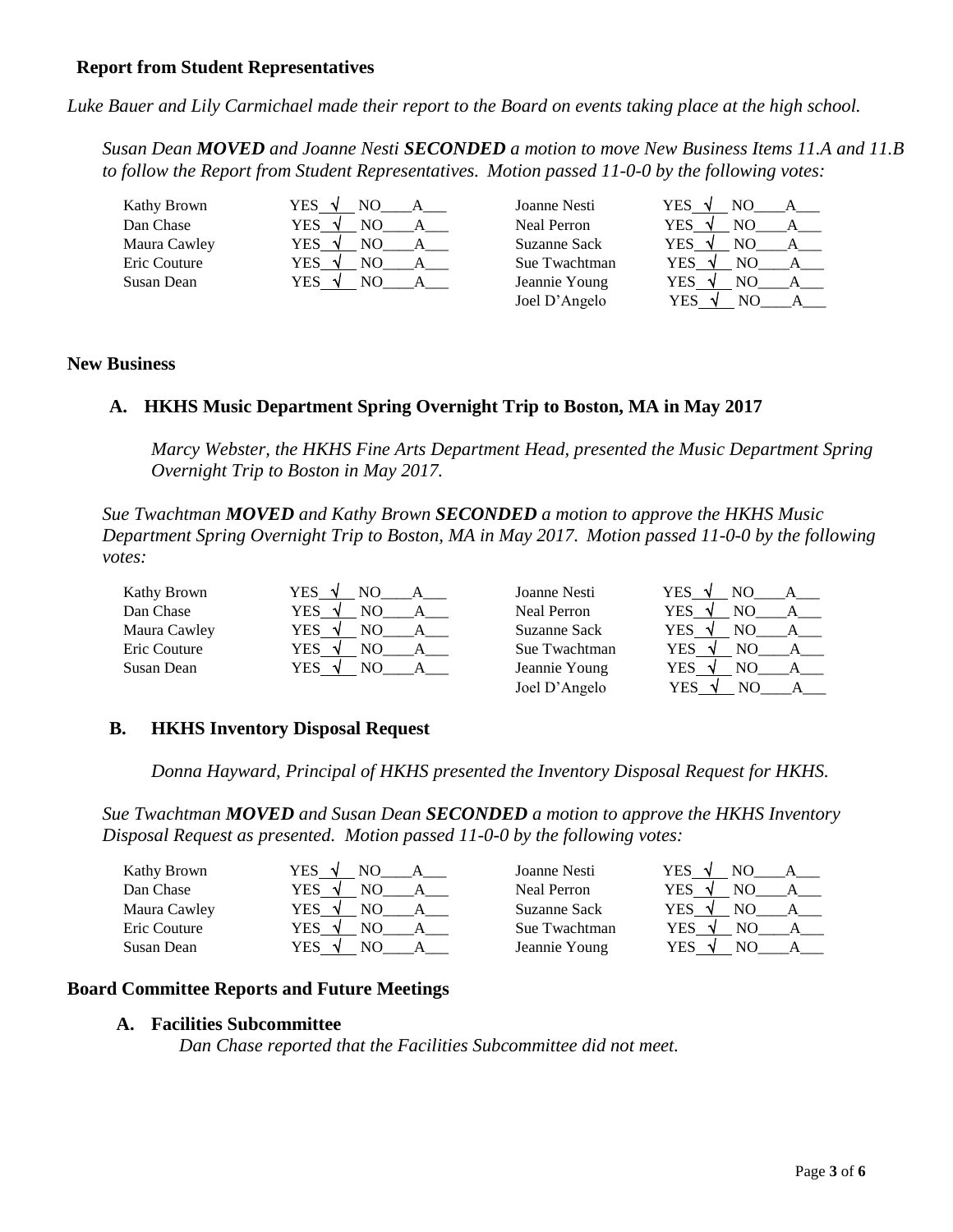- **B. Finance Subcommittee** *Joel D'Angelo updated the Board.*
- **C. Policy Subcommittee** *No Report.*
- **D. Communications Subcommittee** *Susan Dean updated the Board.*
- **E. Personnel and Evaluation Subcommittee** *Sue Twachtman reported that the subcommittee has not met.*

### **Board Liaison Reports**

- **A. Healthy Communities – Healthy Kids Council** *Susan Dean updated the Board.*
- **B. LEARN**  *No report.*
- **C. Parks & Recreation** *No report.*
- **D. Haddam Board of Selectmen** *No report.*
- **E. Killingworth Board of Selectmen** *Jeannie Young had nothing to report.*

### **Old Business**

# **A. High School Energy and Facilities Upgrade**

*The Board discussed what actions were being taken within the community to remind the residents of Haddam and Killingworth of the referendum vote and whether any signage is going to be posted. They also discussed the logistics and possibility of sending out a reminder postcard for voting on the referendum on December 8, 2015.*

*Dan Chase MOVED and Eric Couture SECONDED a motion to send out a reminder postcard to the members of the towns of Haddam and Killingworth of the Referendum vote on December 8, 2015, within the next two days, at a cost not to exceed \$2,500.00.* 

*Susan Dean AMENDED the motion to add, "if the language is approved by counsel." Dan Chase ACCEPTED the amendment.*

*Kathy Brown AMENDED the motion to replace "members of the towns of Haddam and Killingworth" with, "residents of the towns of Haddam and Killingworth."* 

*The Board went into recess at 8:39 PM for purposes of gathering additional information on the possibility of sending out a reminder postcard.*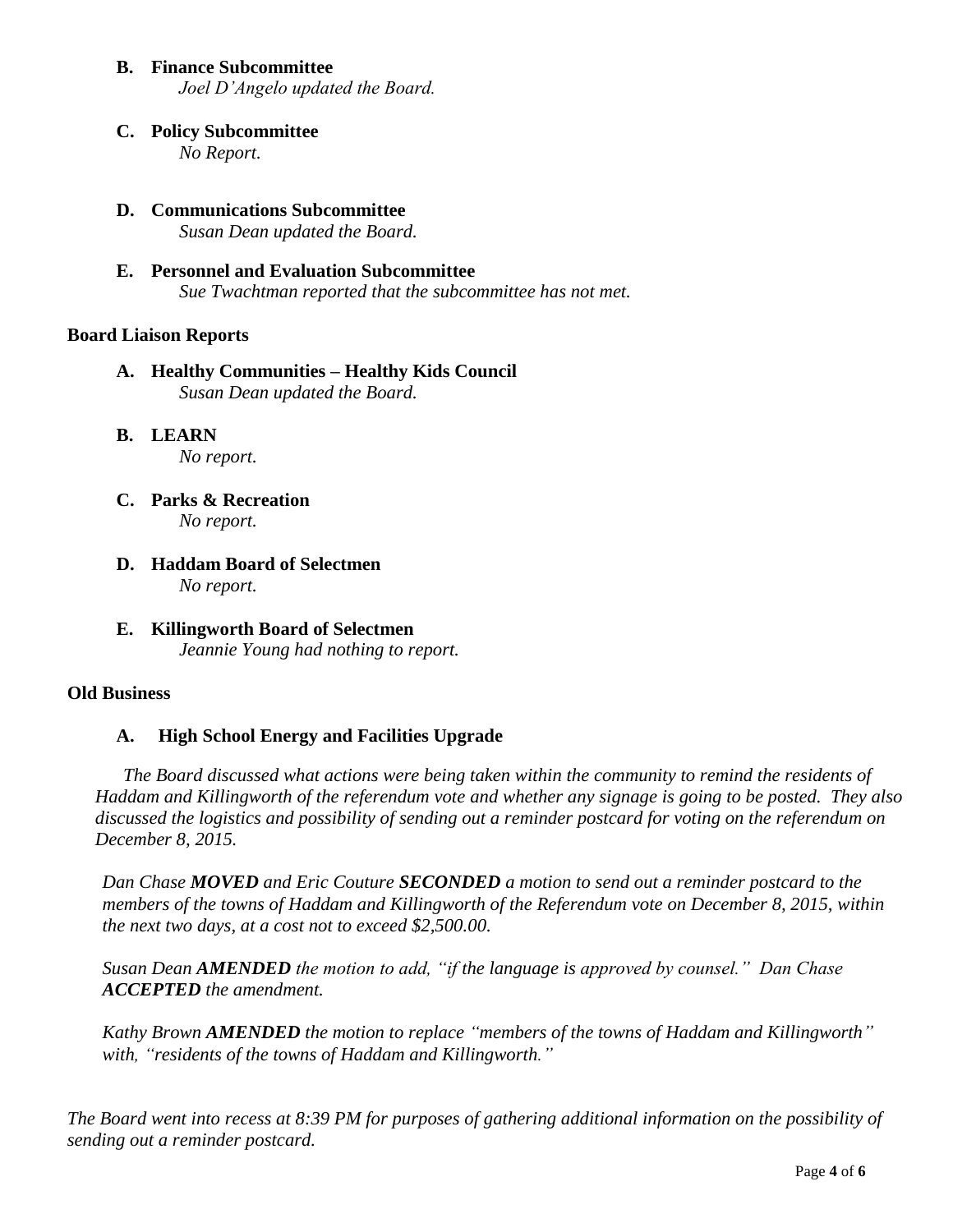*The Board came back from recess at 8:47 PM.* 

*Dan Chase AMENDED the motion to add, "to direct the administration" to the phrase "to send out a reminder postcard" and remove the phrase "if language is approved by counsel."*

*Dan Chase asked the Board Clerk to read the motion for the Board.*

*Restatement by the Board Clerk of the motion made by Dan Chase: "a motion to direct the administration to send out a reminder postcard to the residents of the towns of Haddam and Killingworth of the referendum vote on December 8, 2015, within the next two days, at a cost not to exceed \$2,500.00."*

*Board Chair Joel D'Angelo called the vote.*

*The motion passed 10-1-0 by the following votes:*

| Kathy Brown  | YES<br>N            | Joanne Nesti  | YES<br>NΩ |
|--------------|---------------------|---------------|-----------|
| Dan Chase    | YES<br>$\mathbf{v}$ | Neal Perron   | YES       |
| Maura Cawley | YES.                | Suzanne Sack  | YES       |
| Eric Couture | YES                 | Sue Twachtman | YES<br>N0 |
| Susan Dean   | YES                 | Jeannie Young | YES       |

# **Consent Agenda**

- A. Acceptance of a donation in the amount of \$25.00 from The Cooking Company. Submitted by Principal Dr. Jennifer Olsen, Haddam-Killingworth Middle School
- B. Acceptance of a donation in the amount of \$500.00 from Whelen Engineering Company, Inc. Submitted by Principal Dr. Jennifer Olsen, Haddam-Killingworth Middle School.
- C. Acceptance of a donation in the amount of \$200.00 from Morgan Stanely, c/o CyberGrants, Inc. by Mark Hale. Submitted by Principal Donna Hayward, Haddam-Killingworth High School.

*Susan Dean MOVED and Dan Chase SECONDED a motion to approve the consent agenda as presented with gratitude. Motion passed 11-0-0 by the following votes:*

| Kathy Brown  | YES<br>$\sim$ | Joanne Nesti       | YES<br>$\sim$ |
|--------------|---------------|--------------------|---------------|
| Dan Chase    | YES<br>NΟ     | <b>Neal Perron</b> | YES           |
| Maura Cawley | YES           | Suzanne Sack       | YES           |
| Eric Couture | YES.<br>NO.   | Sue Twachtman      | YES<br>NC     |
| Susan Dean   | NΟ<br>YES     | Jeannie Young      | YES<br>NΩ     |

### **From the Superintendent**

### **A. Legislative Update**

*Sue Twachtman updated the Board regarding LEARN's initiative to find more effective ways of lobbying at the state level.*

### **B. Personnel Report**

*Board Chair Joel D'Angelo presented the Personnel Report.*

### **C. Enrollment Report**

*Board Chair Joel D'Angelo presented the Enrollment Report.*